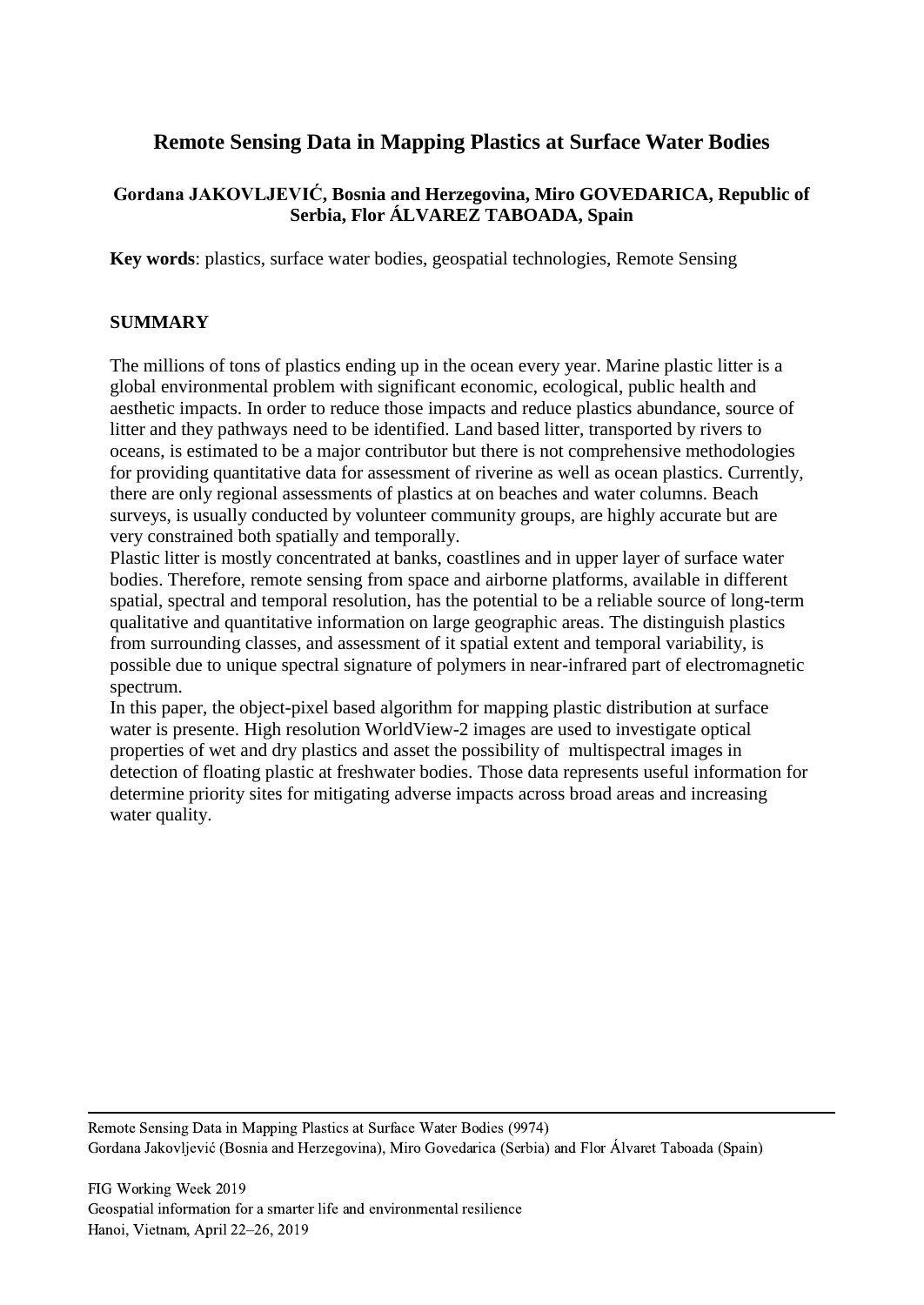## **Remote sensing data in mapping plastics at surface water bodies**

## **Gordana JAKOVLJEVIĆ, gordana.jakovljevic@aggf.unibl.org, Bosnia and Herzegovina, Miro GOVEDARICA, miro@uns.ac.rs, Republic of Serbia, Flor ÁLVAREZ TABOADA, flor.alvarez@unileon.es , Spain**

### **1. INTRODUCTION**

Our planet facing one of the biggest treats in human history. Global plastic production increases annually, reaching 335 million metric tonnes just in 2016. Only nine per cent of the nine billion tonnes of plastic the world has ever produced has been recycled (UNEPa, 2019). More than 8 million tonnes of plastics end up to the ocean each year which is equal to dumping a garbage track of plastic every minute (UNEPb, 2019). Most plastics is not biodegrade and during the time it just breaks down to smaller fragments known as microplastics. Microplastics becomes even larger thath because it is more difficult to remove it from ocean. Wide variety of marine organisms become entangled or ingest in these plastic product with direct and often deadly effects. In that way plastic and related toxic materials rising through the food chain onto our dinner tables. According to some estimates, at the rate we are dumping items such as plastic bottles, bags and cups after a single use, by 2050 oceans will carry more plastic than fish and an estimated 99 per cent of seabirds will have ingested plastic (UNEPa, 2019). But how much do we exactly know about sources, pathways, and trends in abundance of marine plastic litter, its harmful impacts on human and marine life? Unfortunately, a knowledge gap exists in terms of the temporal and spatial distribution of plastics. Although large concentrations of floating or suspended plastic debris are being observed or modeled those estimations are generally based on regional assessments of plastics on beaches and shipboard observation of large debris patches. This methods are time consuming both in collecting as well as the subsequent quantification and also spatially limited.

Therefore, a compressive analysis of the spatial and temporal extent and abundance of debris at regional or global level and the monitoring tools are missing. Remote sensing technologies with moderate to high temporal, spectral and spatial resolution is one of the most promising methods and has the potential to be a reliable source of quantitative and qualitative information on a wide geographical scale. Applications of satellite and airborne remote sensing tools for assessing ocean plastic pollution is challenging duo to many different types and size of plastics. Areal images seem to be capable of mapping plastic pollution due to their high geospatial resolution. Moy et al. (2018), was created hot spot map of debris at Hawaii Island beaches by visual interpretation of orthorectified imagery mosaics at 2 cm ground sample distance. Karaoka, et al. (2018) was extracted the debris pixels form the aerial photographs by using color references on a CIELUV color space. In addition, optical properties of both micro and macro plastic have been investigated along with case studies showing potential of remote sensing data in detection of plastics on water and land. Goddijn Murphy et al. (2018), suggested that fraction of plastic surface area can be mapped from air if reflectance of the clear sea surface and of the plastic are known. Garaba et all. (2018), investigated the SWIR spectral signatures of large plastic items detected in the ocean. Their results confirmed unique spectral feature common to plastic especially that ∼1215 and ∼1732

Remote Sensing Data in Mapping Plastics at Surface Water Bodies (9974) Gordana Jakovljević (Bosnia and Herzegovina), Miro Govedarica (Serbia) and Flor Álvaret Taboada (Spain)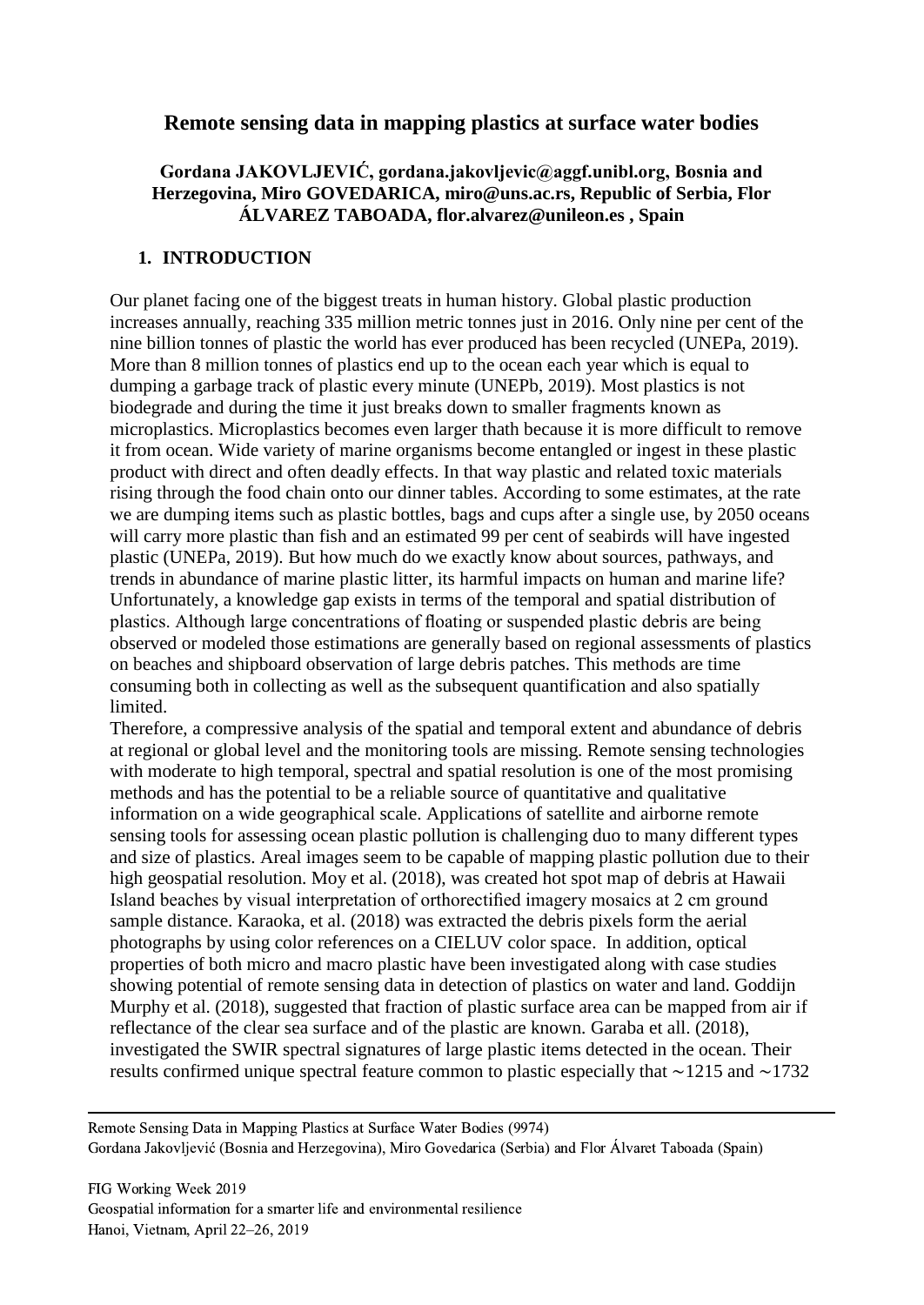nm absorption features have potential applications in detecting ocean plastics from spectral information.

Aoyama (2016), used high resolution satellite images WordView-3 and Spectral Angle Mapper for extraction of marine debris in the Sea of Japan, while Ge et al., (2016) was developed semi-automatic recognition of marine debris on beaches based on LiDAR data and Supported Vector Machine algorithm.

The scale of the ocean problem is global, involving many countries and many stakeholders therefore the collaborative effort should be used to intercept ocean plastics on the land before they reach the sea. Land based sources are considered to be the dominant input of plastics into oceans, especially rivers draining areas with high population density and industrial development, represte key enter point of plastics debris to the ocean. Ten big rivers are source of more than 80 % of ocean plastic, eight of them is located in Southeast Asia. Collecting land sourced ocean plastic prior to entering the sea is relatively easy, requiring little energy and no skilled workforce, and are one of better short terms solutions (Campbell et al., 2017). The aim of this paper is to develop algorithm for detection of floating plastic at freshwater bodies based on high resolution remote sensing data. Additional, optical properties of wet and dry plastics will be investigate.

## **2. SYUDY AREA**

The Drina River is located in east Republic of Srpska and its lower flow represent natural border between Serbia and Bosnia and Herzegovina. Drina is longest tributary of the Sava River and belongs to the Danube river watershed. It's ordinate from the merging of the Tara and Piva rivers at Šćepan polje in Montenegro. The Drina is a very fast river with cold and greenish water, its average depth is 3 to 5 m while wide vary between 15 to up to 200 m. Power of river has been tamed by lakes and dams. Three hydroelectric power plants have been built on the Drina, which turned lower part of river course into a peaceful lake area. The river is not navigable, but together with the Tara it represents the main kayaking and rafting attraction in this part of Europe.



Figure 1. Study area

Drina River is considered as one of the most beautiful rivers in the former Yugoslavia but when plastic debris enter in environment all those beautiful landscapes despaired.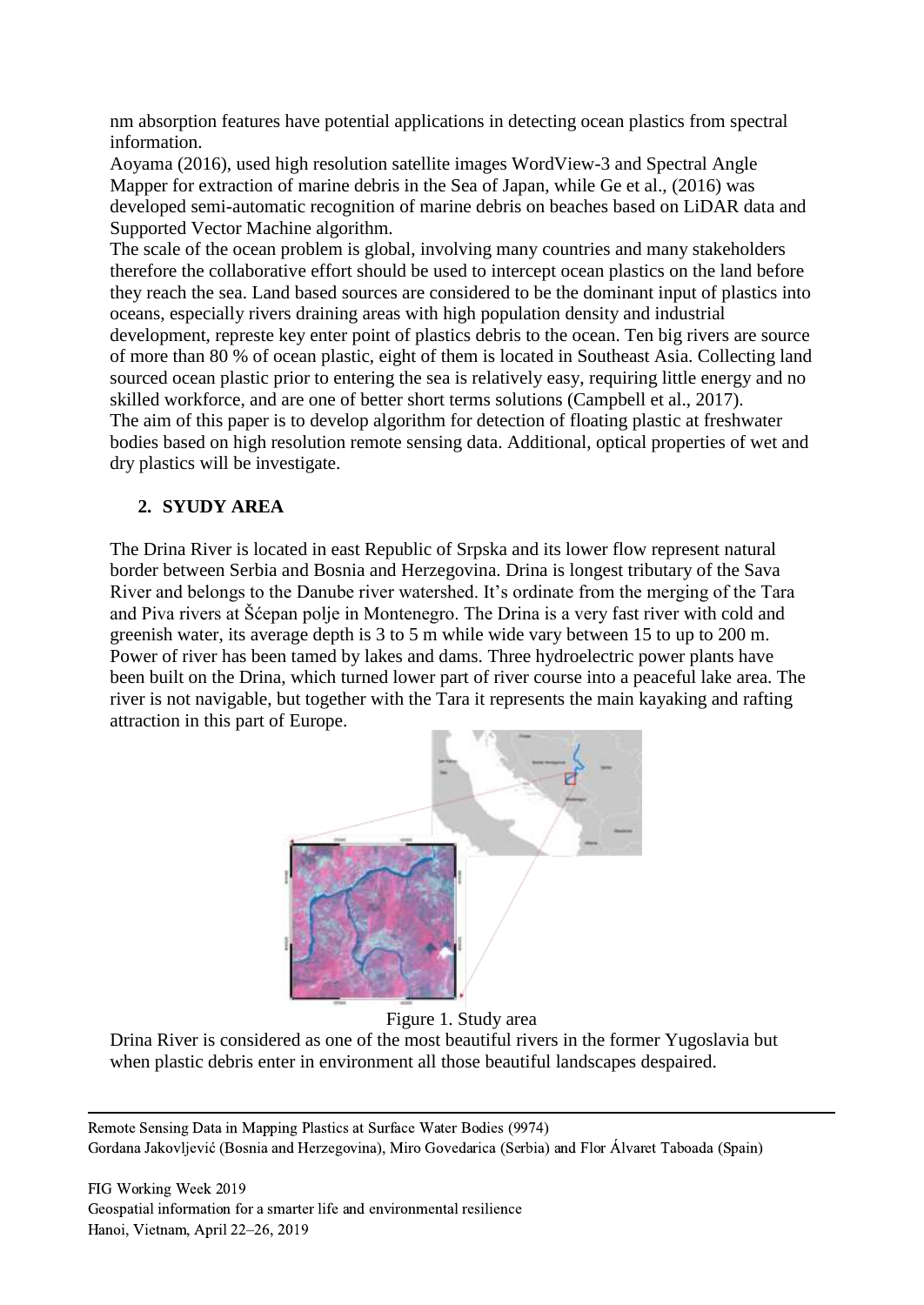Unfortunately, Drine is one of the best examples for that. The tonnes of litter, plastic bottles, begs etc. floating in the Drina. More than 80 % of that litter is carried by Lim River, the longest Drina tributary and in same time the biggest polluter. The major source of litter are thousands of wild landfills located at river banks. During the raining period when water level increase the Lim wash away garbage from banks and carry it intro Drina.



Figure 2. (a) upper flow (b) lower Drina flow (source: [http://www.rts.rs/page/tv/sr/story/22/rts](http://www.rts.rs/page/tv/sr/story/22/rts-svet/3300539/sasvim-prirodno-dva-lica-reke-drine-4-deo.html)[svet/3300539/sasvim-prirodno-dva-lica-reke-drine-4-deo.html\)](http://www.rts.rs/page/tv/sr/story/22/rts-svet/3300539/sasvim-prirodno-dva-lica-reke-drine-4-deo.html)

Although, there are several wood floater which collect and prevent plastic from flowing over the problem need to be resolved systematically. First of all, the landfill site management system and humans awareness need to be improved. Also, the plastic collected from river should be recycled.

## **3. MATERIALS**

WorldView-2, launched October 2009, is the first high-resolution 8-band multispectral commercial satellite. Operating at an altitude of 770 kilometers, WorldView-2 provides 46 cm panchromatic resolution and 1.85 meter multispectral resolution. It has an average revisit time of 1.1 days and is capable of collecting up to 1 million square kilometers of 8-band imagery per day (Digital Globe, 2019). The WorldView-2 images supply detail and geospatial accuracy, further expanding the applications of satellite images in both commercial and government usage including spectral analysis, mapping and monitoring, disaster management, exploration etc. List of WorldView-2 bands used in the plastic detection is showed at Table 1. Table 1. List of WorldView-2 bands used in this study

| Band  | $W1$ [µm]     | $R1$ [m] |
|-------|---------------|----------|
| Blue  | $0.45 - 0.51$ | 0.46     |
| Green | $0.51 - 0.58$ | 0.46     |
| Red   | $0.63 - 0.69$ | 0.46     |
| NIR   | 0.77-0.895    | 0.46     |

In this study, one standard satellite (level 2A) image captured at 15.08.2016, was used. Level 2A apply radiometric, sensor and geometric correction. Standard product is mapped to a WGS84/ UTM zone 34 (EPGS 32634) cartographic projection.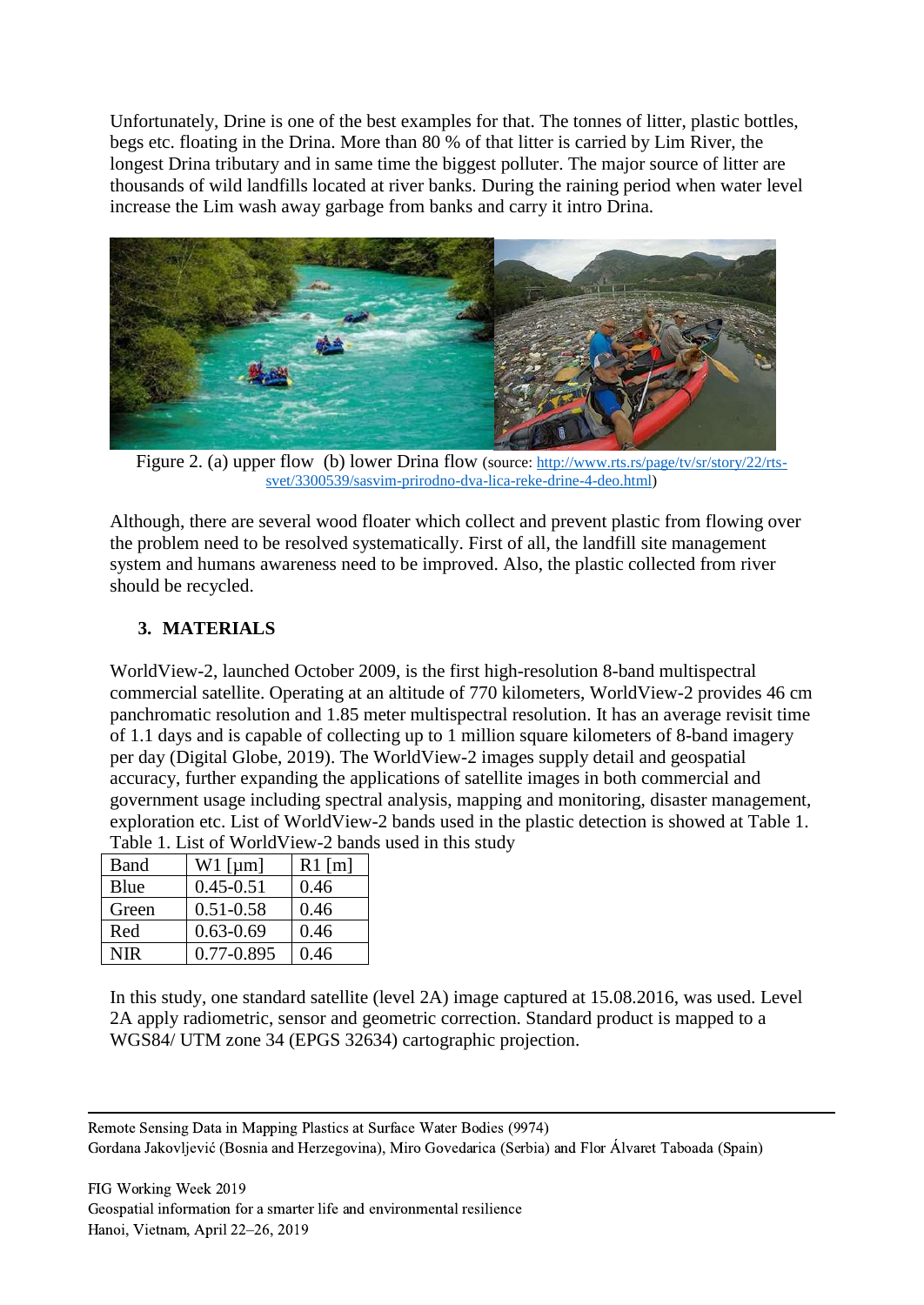#### **3.2. Light reflectance of natural water**

Remote-sensing reflectance Rrs  $(\lambda)$  is a widely used parameter to express the spectral reflectance signature of a water body and is defined as (1):

$$
R_{rs}(\lambda) = \frac{L_w(\lambda)}{E_d(\lambda)}\tag{1}
$$

Where  $L_w(\lambda)$  is a water leveling radiance, and  $E_d(\lambda)$  is downwelling irradiance just above the water surface.

Water provides a semi-transparent medium for the electromagnetic radiation therefore downwelling irradiance partly reflects directly at water surface and partly penetrates in water body. In water body, light is absorbed and scattered in all direction. If the water is optically depth, the fraction of light that scatters back upwards and passes through water-air interface contain the information about optically active components (Goddijn-Murphy et. al, 2018). According to bio-optical theory the  $R_{rs}(\lambda)$  observed immediately above the water surface sub surface can be expressed as (Gordon et al., 1975)(2):

$$
R_{rs}(\lambda) = \frac{b_b(\lambda)}{[a(\lambda) + b_b(\lambda)]}
$$

Where  $b_h(\lambda)$  represents total backscattering coefficient and  $a(\lambda)$  is total absorption coefficient.

The main backscattering and absorption are function of optical active water components such as phytoplankton's, suspending sediments etc. Natural water shows high reflectance in visible region while absorbs radiation in near infrared (NIR) wavelength and beyond. In the SWIR part of the spectrum, the pure water absorption is very high, and at very long SWIR wavelengths ( $\lambda$  > 1600 nm) even extremely turbid waters are effectively black (Shi and Wang 2009) (the radiation completely absorbed by the water body).

Buoyant floating ocean plastic is concentrated in the upper layer of oceans, mostly within the first 0.5 m (Kooi, et al., 2016). Plastic objects floating on the water surface change  $R_{rs}(\lambda)$  duo to following characteristics: plastics reflects downwelling light differently than water, transmittance of downwelling light through plastic is different from transmittance through the air-water interface, and subsurface upwelling light transmits through plastic differently than through the water-air interface (Goddijn-Murphy et. al, 2018). Therefore in the case of the floating plastic on the water surface total  $L_t(\lambda)$  is defined as (3):  $L_t(\lambda) = f L_w(\lambda) + f L_p(\lambda)$ (3)

Where  $L_w(\lambda)$  is water leaving light,  $L_p(\lambda)$  is plastic leveling light. For transparent plastic  $L_p(\lambda)$  also include the subsurface upwelling light that is transmitted through the plastic. Equation (1) and (3) led to estimation of  $f$  (Eq.4)

$$
f(\lambda) = \frac{R_t - R_w}{R_w - R_p} \tag{4}
$$

According to (4) the best option for plastic detection using single band algorithm would be wavelength where  $R_w(\lambda)$  is near to zero and where  $R_v(\lambda)$  is high. Regarding the band radio the best option would be wavelengths where  $R_w(\lambda_1) \approx R_w(\lambda_2)$  and  $R_p(\lambda_1) \neq R_p(\lambda_2)$ . Plastic have characteristic absorbance and reflectance spectra in the near-infrared domain (~750–2500 nm) (Masoumi et al., 2012) but significant limitation for the direct detection using NIR spectral range is the strong absorption by water.

Remote Sensing Data in Mapping Plastics at Surface Water Bodies (9974) Gordana Jakovljević (Bosnia and Herzegovina), Miro Govedarica (Serbia) and Flor Álvaret Taboada (Spain)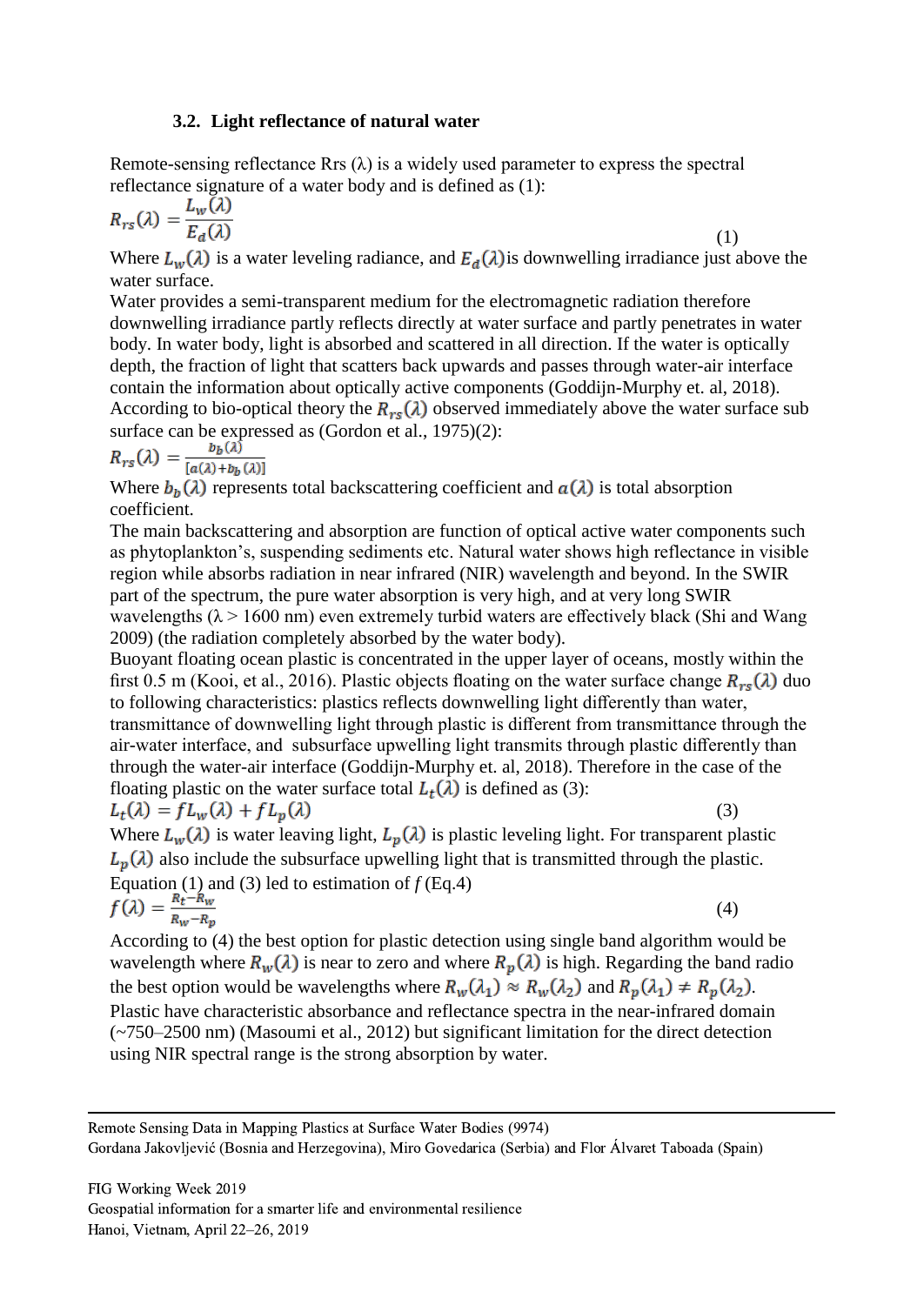Feature more, using remote sensing data for mapping plastic is complicated due to different types, size, color, shape and level of degradation. Size and level of degradation plays important role in optical properties since physical and chemical properties: surface type, shape and transparency can change as plastic breakdown (Filella, 2015). Also, floating and submerged parts have a different spectral characteristics.

## **4. METHODOLOGY**

In this paper, pixel –object model for mapping floating plastic litter based on high resolution optical satellite images was proposed. The proposed workflow is presented at figure 3. Its consists of algorithm for automatic water body extraction and algorithm for detection of plastic litter.

The water body extraction is carried out by using Object Based Image Analysis (OBIA). OBIA approaches are commonly used on high spatial resolution data with limited spectral bands (e.g., red, blue, and green) and where image features are composed of more than one pixel. Grouping of those pixels into segments provides additional properties such as additional spectral information compared to pixels (mean band value, median values, minimum and maximum values, mean ratios, variance) but also spatial dimension like shape, size, distance, neighborhood, topologies etc. Segmentation algorithm aggregates the pixels into an object according to the one or more criteria of homogeneity and provides building blocks of objectbased image analysis. In this study Simple Non-Iterative Clustering (SNIC) algorithm is used for image segmentation. The SNIC algorithm begins with the centroids initialization, which is completed by sampling the pixels on a regular grid in the image plane. The affinity of a pixel to centroid is measured using distance in five dimensional space of color and spatial coordinates (Achanta & Susstrunk, 2017). In order to preform segmentation using SNIC, three parameters need to be defined: size, compactness and connectivity. Size represents the object's seed location spacing in pixels. For image with N pixels, each of the K object is expected to contain N/K pixels. Assuming a square shape of object, the value of size

parameter can be computed as  $\sqrt{\frac{N}{K}}$ . High value of compactness factor results in more compact

objects at the cost of poorer boundaries (squared). SNIC enforcing connectivity from the start i.e. adjustment of initial object is defined according to the distances between those objects and their 4- or 8- connected pixel.

The water index and threshold-based approach have been widely used for rapid and automatic water body mapping in large-scale regions (Yang and Chen, 2017; Tetteh and Schonert, 2015). According to the water absorption/transmission characteristics the largest difference between the spectral signatures of water and the other land covers takes place in the SWIR region, so most water indexes use this band. Dou to limited spectral resolution, Normalized Difference Water Index (NDWI) defined by McFeeters (1996) is only choice for most high resolution images. Therefore NDWI, which maximizes the reflectance properties of water by minimizing the low reflectance of near infrared (NIR) and maximizing the reflectance in the green wavelength, is used in this study. To avoid subjectivity in the choice of the threshold and to maximize the level of automation, we utilized a histogram thresholding approach using the Otsu algorithm. Otsu algorithm determine a threshold under assumption that the digital image contain bimodal histogram, one which is correspondent to water class and another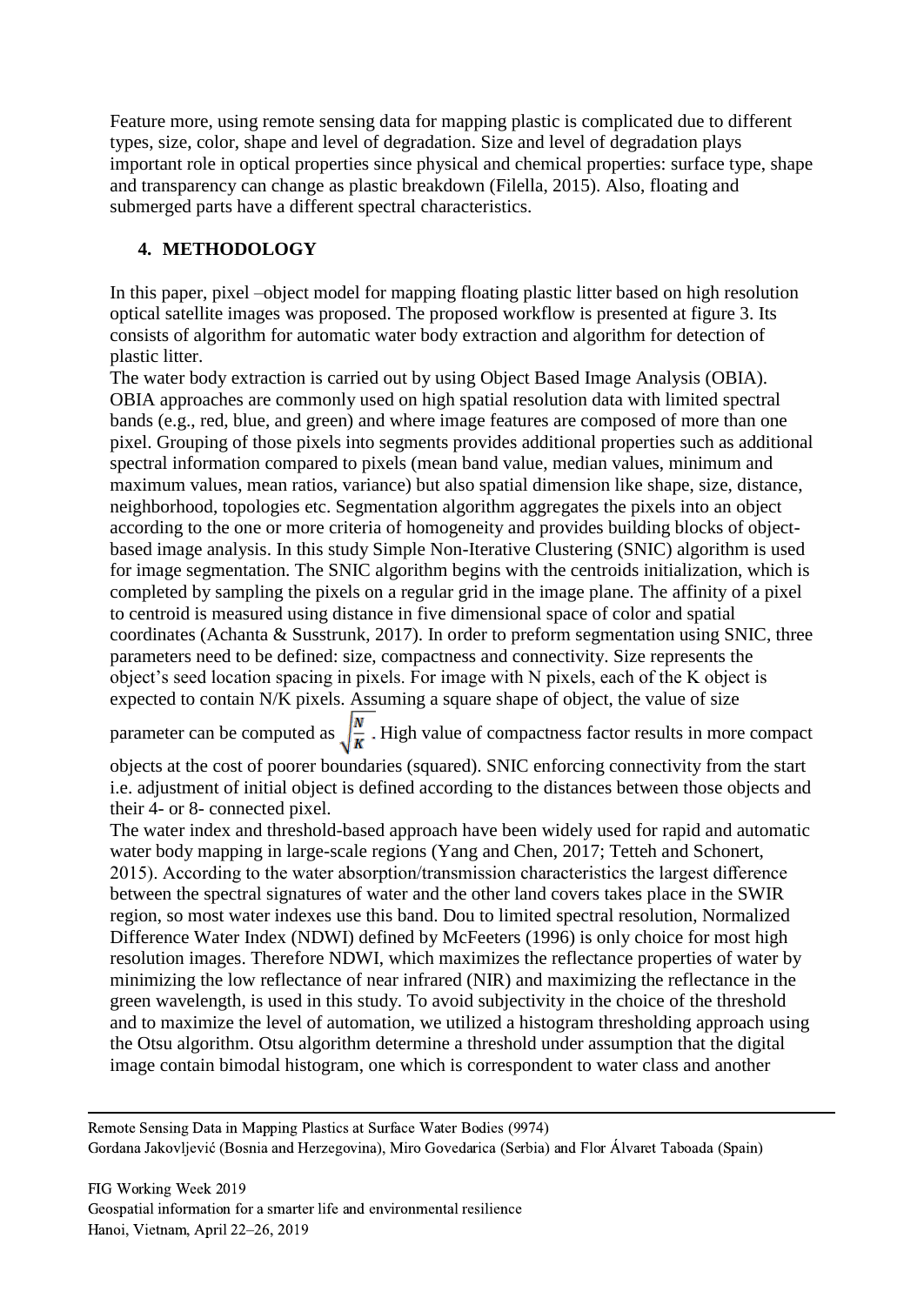correspondent for other classes. Its maximize variance between water class and background noise, minimizing the probability of misclassification. One of the main problems with application of NDWI to high-resolution images for extraction of water body are shadows. Since the water bodies and dark shadows cannot be easily separated by this spectra additional object based characteristics are used. Identified polygons of water bodies represent mask for satellite images. Masked water pixels represent input data for plastic detection algorithm. Supervised pixel-based image analysis was carried out to identify two classes, plastic and non-plastic. The ground trough samples (training data) were located following a stratified random sampling design, according to visual interpretation of satellite images. After overlaying the training points onto layer stack, each bands spectral reflectance were extracted and indexes are calculated.

The variables input to the neural network were standardized to the rang of the logistic sigmoid function (activation function), namely (0,1). The equation used for standardization was (5): (5)  $x_{max} - x_{min}$ 

Where  $x_i$  represent the value of the raw input variable for the *ith* training case;  $x_{max}$  is the maximum value of a training case; and  $x_{min}$  is minimum value of a training case in the dataset. The standardized reflectance value, band ratios and spectral indices were used as inputs to train neural network.

In this study, supervised neural network, where there is known target of criteria, was used for mapping floating plastic. ANNs are pattern-recognition algorithms that capture salient features from a set of inputs and map them to outputs. The main advantage of ANN, comparing with statistical classification methods, consist of learning complex patterns with help of non-linear complex relationship between dependent and independent variables, generalization in presence of noisy environment, which makes ANNs robust even in case of incomplete or imprecise data, incorporate different types of datasets and physical constraints into analysis (Gonçalves Mendes & Porfírio Dal Poz, 2018; Fareed and Thuan, 2017). The architecture of ANN is defined by input, one or more hidden layers and output layer. Each layer comprises a predetermined number of highly interconnected computational elements, known as neurons. The input layers consists the set of neurons that represents predictor or independent variables (in this case radiance measurement of different wavelengths) i.e. the number of neurons in this layer correspondents to the dimensionality of the input data. Hidden layers consists of varying number neurons where input data are multiplied by its connections weights parameter, summed and passed through the nonlinear sigmoid function. The number of nodes in the hidden layer depend on the complexity of the approximated function and sample numbers. Usually, the number of hidden layers and neurons is experimentally determined. The output layer is represented by number of classes.

The input data to this network is the feature vector extracted from the data to be classified. The Jefferies Matusita (JM) distance was calculated for different combination of input layers (band ratios such as NIR/R, NIR/G, NIR/B, R/G, R/B, spectral indexes including NDWI and NDVI and spectral bands R, G, B. NIR) to determine the best combination for mapping plastic litter at river Drina. The JM distance is widely used statistical separability criterion. Its tends to suppress high separability values, whilst overemphasizing low separability values. JM separability criterion (J) between two classes  $w_i$  and  $w_j$  has been defined as follows (5) (Swain and Davis 1978):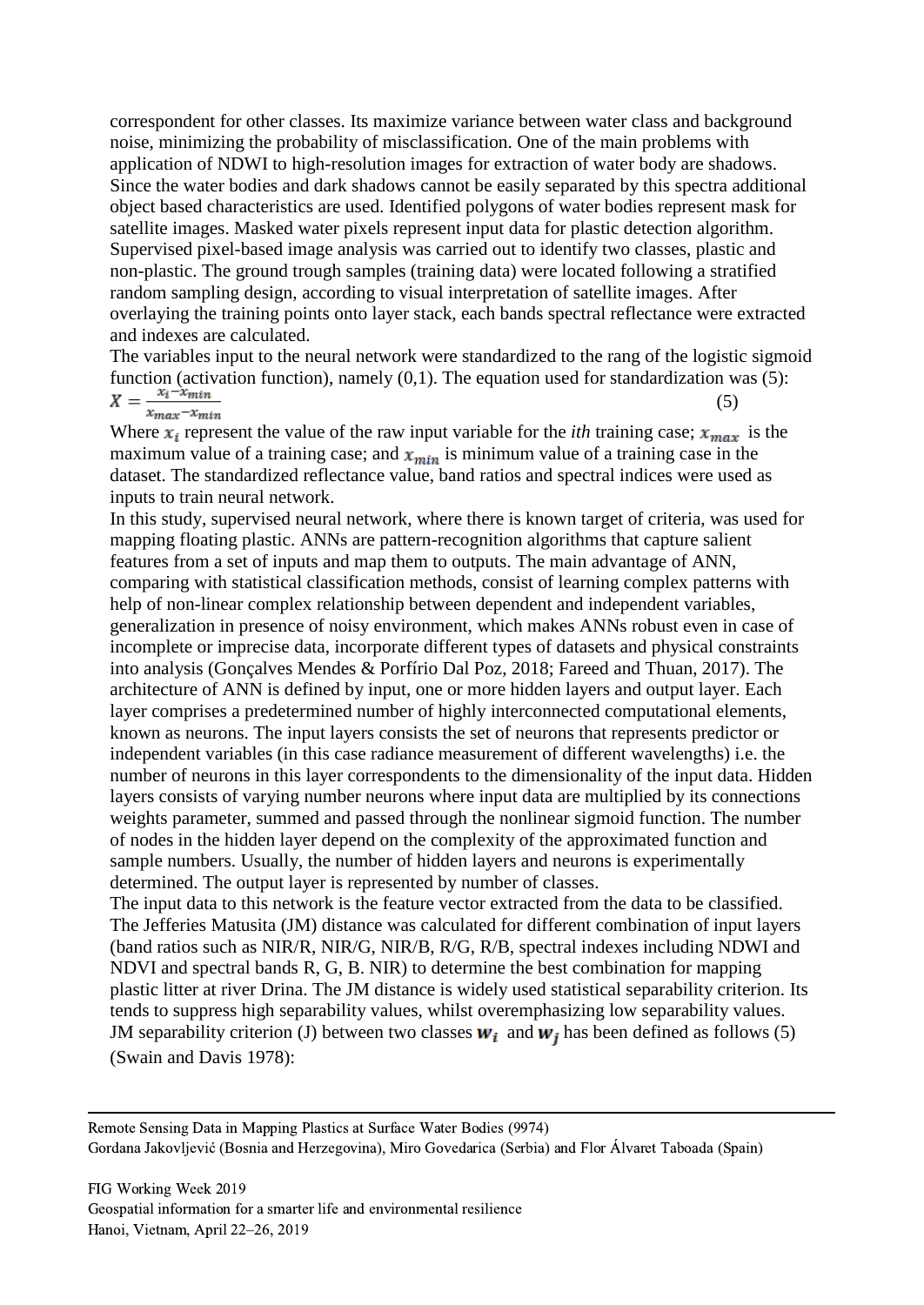$$
J_{ij} = 2(1 - e^{-d_{ij}})
$$
 (5)

Where  $d_{ij}$  is the is the Bhattacharyya distance between the classes  $w_i$  and  $w_j$ , defined as (6)(Swain and Davis 1978):

$$
d_{ij} = -\ln\left\{\int \sqrt{P(x/w_i)P(x/w_j)} dx\right\}
$$
 (6)

Where  $P(x/w_i)$  and  $P(x/w_i)$  are the conditional probability density functions of random variable *x*, given the data classes  $w_i$  and  $w_j$ , respectively.





The JM distance which ranges between 0 (low separability) and 2 (high separability), provides a general measure of separability between two classes acording to thair probability.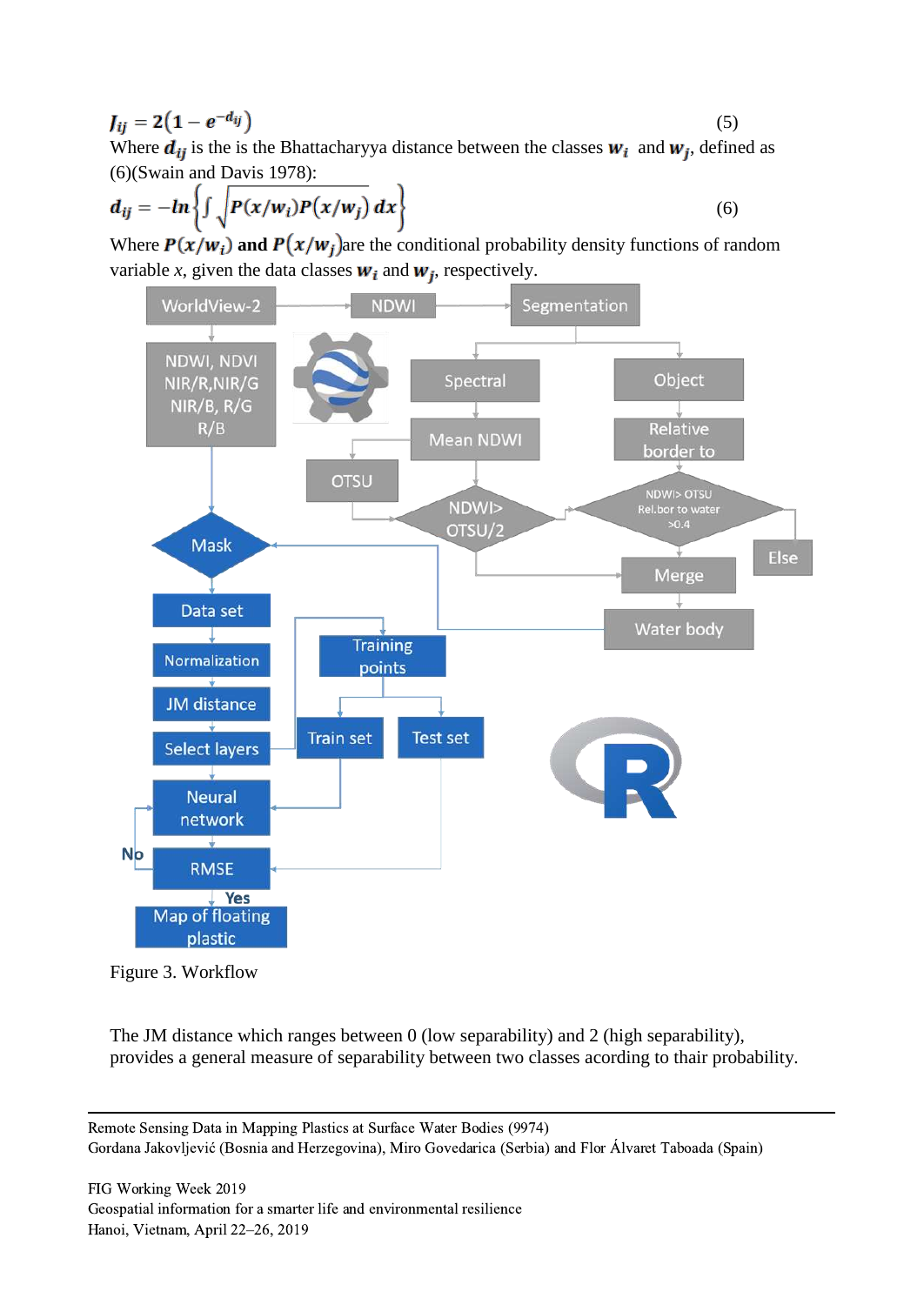Architecture of neural network was defined by selecting the appropriated number of hidden layers. The number of hidden layers were analyzed by trial and errors in order to minimize root mean square error (RMSE) (7) at the training phase.

$$
RMSE = \sqrt{\frac{1}{n} \sum_{i=1}^{n} (x_i^{estimated} - x_i^{measured})^2}
$$
 (7)

The ANN technique was applied after splitting the data into 70% for training and 30 % for testing of results. The first, set of weights is randomly initialized and then, the training pixels are propagated forward to estimate the output values for each training pattern set. Each neurons receive the weighted inputs from other neurons, sums these weighted inputs and passed through the nonlinear sigmoid function and send this output to another neuron. In the second phases, the error between known and estimated outputs is fed backward trough network and weights are optimize. The process is iterative, and weights will be updated until the error is minimal. Validation is based on visual inspection of results.

#### Results and Discussion

Among the tested combinations of input layers, the highest value of (JM=1.37) was obtained for B4 and NDWI indicating the moderate separability between plastic and non plastic. In order to verify the capability of ANN in mapping floating plastics, developed model was applied to the water pixel extracted from WorldView-2 image. The network was trained by testing different architectures with two or three hidden layers and varying the number of neurons in each layer. The architecture 2-9-14-2 which produced lowest RMSE (RMSE  $=$ 0.03) was selected. The training data are represented by points since size of plastic is smaller than spatial resolution of satellite image. The total number of training points was 2540, from which 956 represents plastic. Validation of results was performed by visual comparison of classification results and original WorldView-2 satellite image. The results of classification are presented at figure 4. Generally, ANN tend to underestimate the surface covered by plastic litter. The classification results are highly correlated with size and level of plastic submerge. The large area covered by plastic i.e. pure plastic pixels are well detected (Figure 4 (a), (c)) but mixed pixels are almost completely omitted (Figure 4 (b),(d)). As expected, the spectral reflectance of pure plastic pixels was higher then water and much more consistent then mixed one (Figure 5). Dou to presence of water in mixed pixel the reflectance is lower comparing with plastic and signature is more similar to non-plastic class. Regarding the separation between wood and plastic ANN performed well since wooden floater isn't misclassified as plastic. The true ground data are needed to provide deeper insight in the quality of results since some of the omitted pixels can be branches and different kind of wood.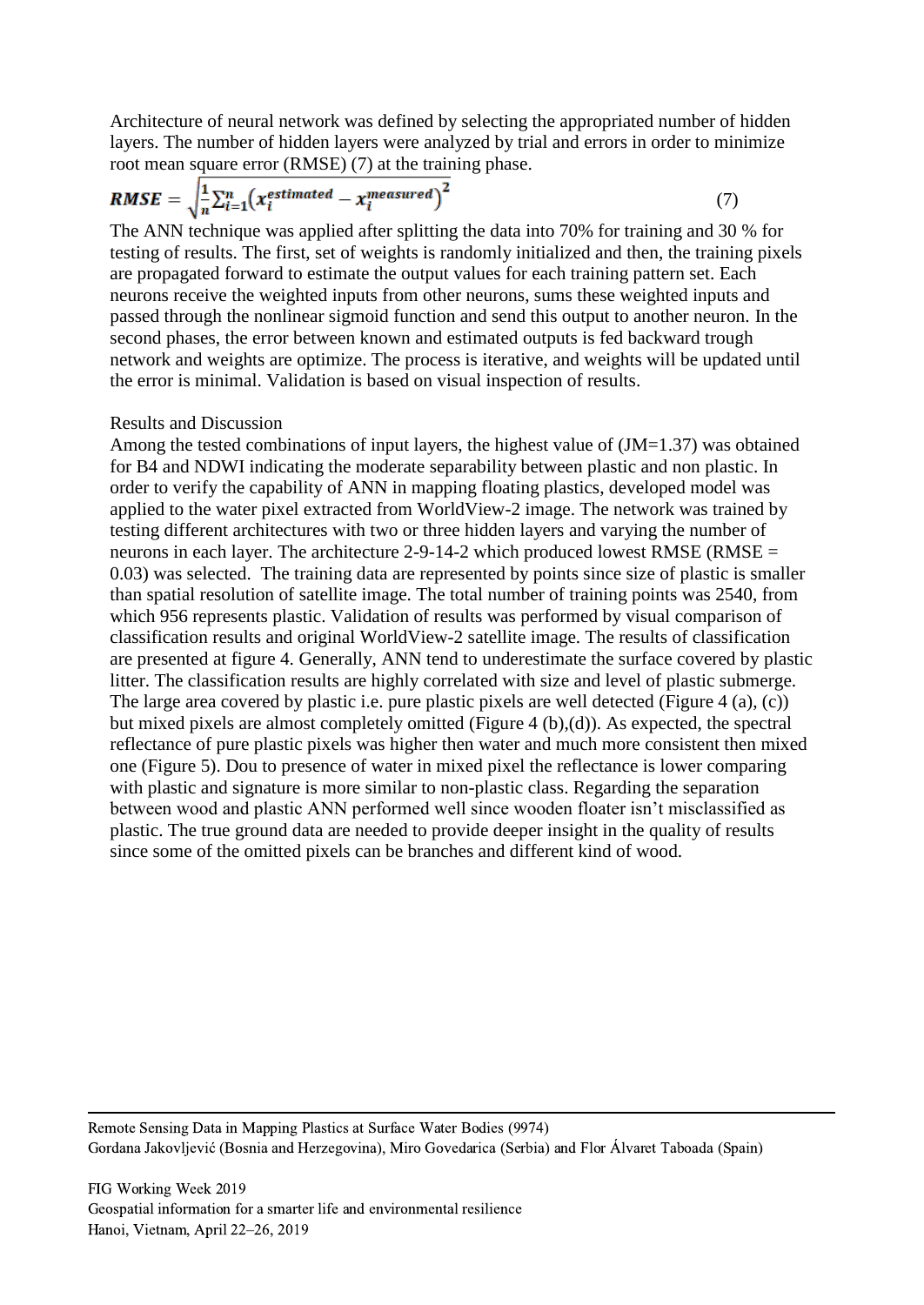

Figure 4. Comparison of classification results and original image

Remote Sensing Data in Mapping Plastics at Surface Water Bodies (9974) Gordana Jakovljević (Bosnia and Herzegovina), Miro Govedarica (Serbia) and Flor Álvaret Taboada (Spain)

FIG Working Week 2019 Geospatial information for a smarter life and environmental resilience Hanoi, Vietnam, April 22–26, 2019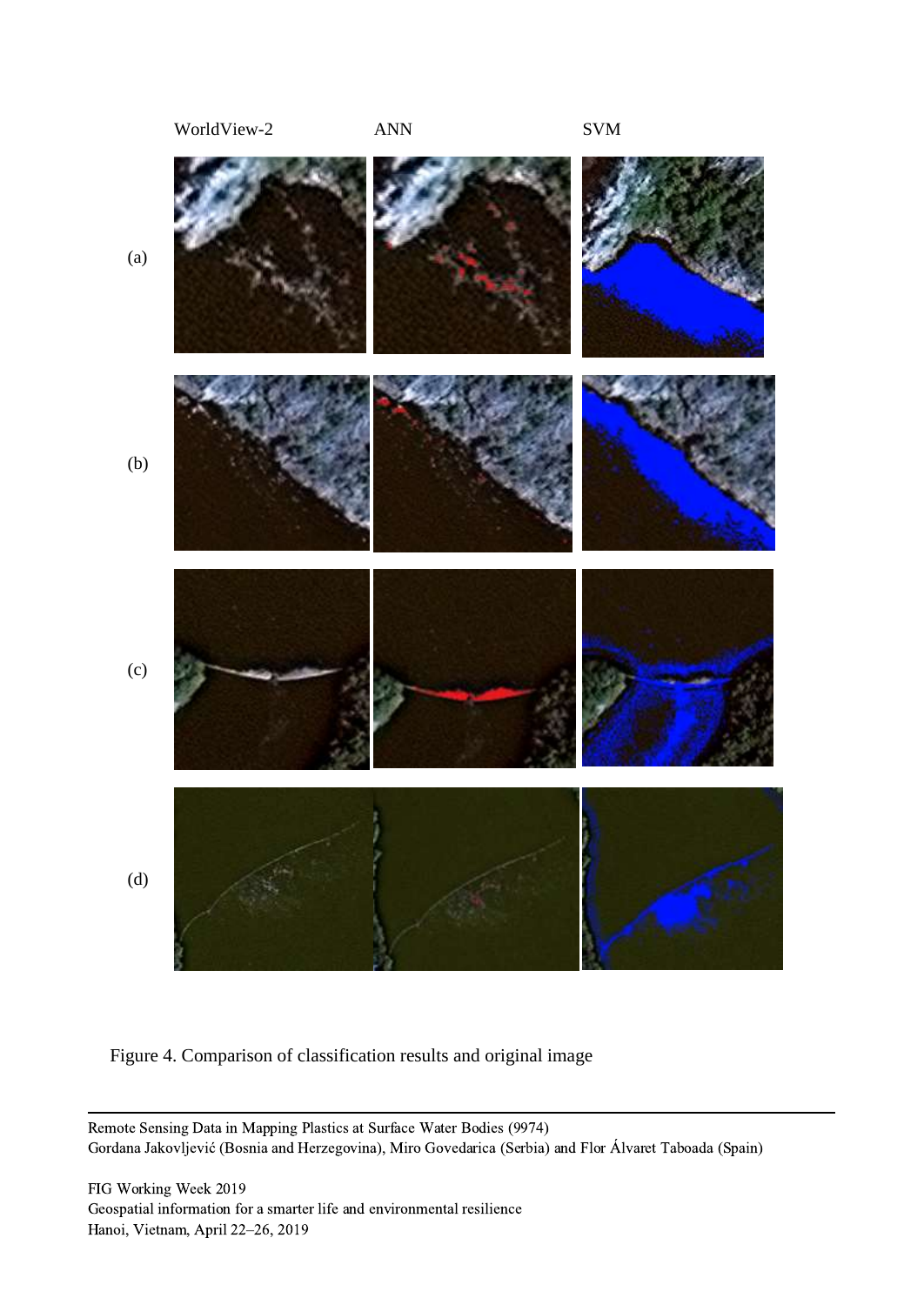

Figure 5. Spectral signatures of subclasses

In addition to ANN, the SVM algorithm was tested at study area. The same training set was used for both algorithms. SVM detect mixed pixel as plastic but also produce large over estimation (Figure 4). Almost all shallow waters are detected as plastic by SVM. Since the water reflectance increase with the presence of river bed, the shallow waters have a similar spectral signature in NIR part of spectrum, which is crucial for plastic detection (Figure 5). In addition, detection of floating plastic is extremely complicated in freshwaters due to the higher subsurface reflectance in the NIR spectrum. The spectral reflectance of water change significant with presence of optical active quality parameters. Elements such turbidity, suspended solid, mud, phytoplankton's increase the reflection resulting to similar spectral characteristic as plastic. Since larger concentrations of plastic in river Drina are highly correlated with raining, same as turbidity and suspended solids, even clear pixels can be omitted. Also, freshwater are more likely to have emerging vegetation interfere with downwelling irradiance. The ocean are larger and generally cleaner than freshwater bodies which eliminated the most of the problems detected in this study. It is expected that developed algorithm will provide better results in mapping floating plastic at Open Ocean.

#### **5. CONCLUSION**

This paper describe an experimental study with the main focus on the detection of floating plastic debris in freshwaters based on an ANN classification procedure of high resolution multispectral WorldView-2 images.

The proposed workflow consists of algorithm for automatic water body extraction and algorithm for detection of plastic litter. Due to limited spectral and high spatial resolution the water body extraction was preformed by using object based image analysis and water indexes. In the second algorithm only water pixels are used. The Jefferies Matusita distance is calculated in order to select optimal input layer for neural network. The number of hidden layers is determined by trails and errors. The architecture 2-9-14-2 was produced lowest RMSE (RMSE= 0.03) at testing phase and was selected for detection of plastic. Finally, water pixels are classified into two classes: plastic and non-plastic. Validation of algorithm was performed by visual inspection of results. Generally ANN tends to underestimate floating plastic. The pure plastic pixels are detected. Mixed pixel, duo to presence of water has lower spectral reflectance, are mostly omitted. Additionally, Supported Vector Machine algorithm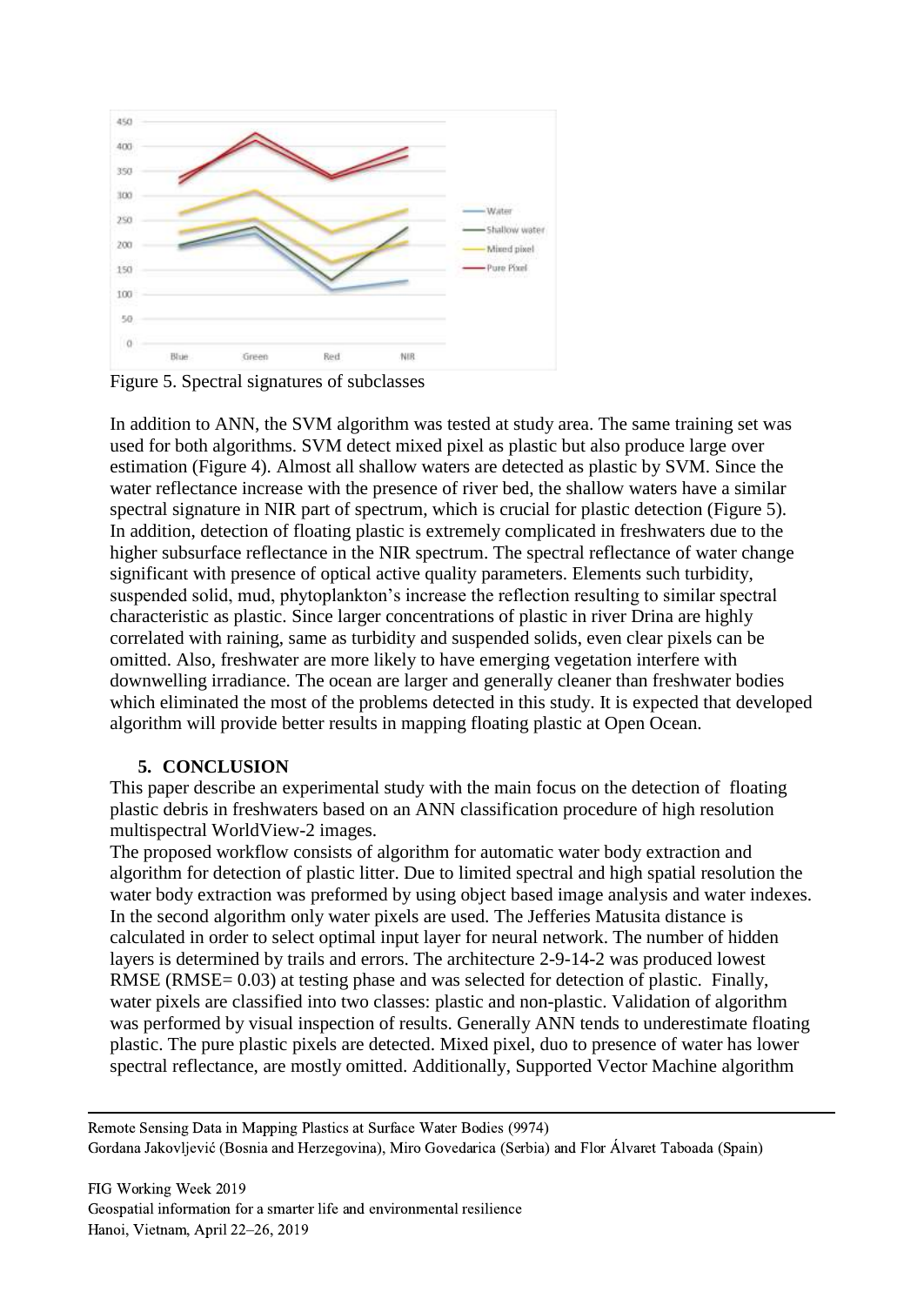tested by using same training data. Produced results suggest the large overestimation. Most of the shallow waters are classified as plastic.

Since freshwater contain large number of mixed pixel and their spectral signature is function of optical active parameters such as mud, turbidity, suspended solids, phytoplankton's etc. It is expected that this algorithm will provide better results in detection of floating plastic in the open ocean.

The limits of presented workflow are the absence of SWIR band in the used WorldView-2 images and absence of true data which would provide deeper insight into results. Our future work will be focused on the optimization of proposed algorithm and application of ultra-high resolution UAV images for plastic detection.

### **REFERENCES**

Achanta, R., Susstrunk, S. 2017. Superpixels and Polygons Using Simple Non-iterative Clustering, 2017 IEEE Conference on Computer Vision and Pattern Recognition (CVPR), Honolulu, HI, USA

Aoyama, T. 2016. Extraction of marine debris in the Sea of Japan using high-spatialresolution satellite images, SPIE - Remote Sensing of the Oceans and Inland Waters: Techniques, Applications, and Challenges, doi: 10.1117/12.2220370.

Campbell, O., Bushong, A., Gartman, D., Bhargava, S. 2017. IDENTIFYING SOURCES OF OCEAN PLASTICS: A methodology for supply chains,

http://i.dell.com/sites/doccontent/corporate/corp-comm/en/Documents/ocean-plastic-whitepaper.pdf

DG, Digital Globe, https://www.satimagingcorp.com/satellite-sensors/worldview-2/, [accessed 21.01.2019.]

Fareed, N., Thuan, L.D., 2017. Land Cover Classification for Satellite Images based on Normalization Technique and Artificial Neural Network, DOI:10.13140/RG.2.2.12071.96163.

Filella, M. 2015. Questions of size and numbers in environmental research on microplastics: methodological and conceptual aspects. Environ. Chem., 12 (5), 527−538.

Garaba, S., Aitken, J., Slat, B., Dierssem, H., Lebreton, L., Zielinski, O, Reisser, J., 2018. Sensing Ocean Plastics with an Airborne Hyperspectral Shortwave Infrared Imager, Environmental Science & Technology.

Ge, Z, Shi, H., Mei, X., Dai, Z, Li, D. 2016. Semi-automatic recognition of marine debris on beaches, Scientific Reports 6, DOI: 10.1038/srep25759.

Goddijn-Murphy, L., Peters, S., van Sebille, E., James, N., Gibb, S., 2018. Concept for a hyperspectral remote sensing algorithm for floating marine macro plastics, Marine Pollution Bulletin 126, 255–262.

Gonçalves Mendes, T.S., Porfírio Dal Poz, A., 2018. Urban road classification in geometrically integrated high-resolution RGB aerial and laser-derived images using the artificial neural network classification method, International journal of image and data fusion, https://doi.org/10.1080/19479832.2018.1469547.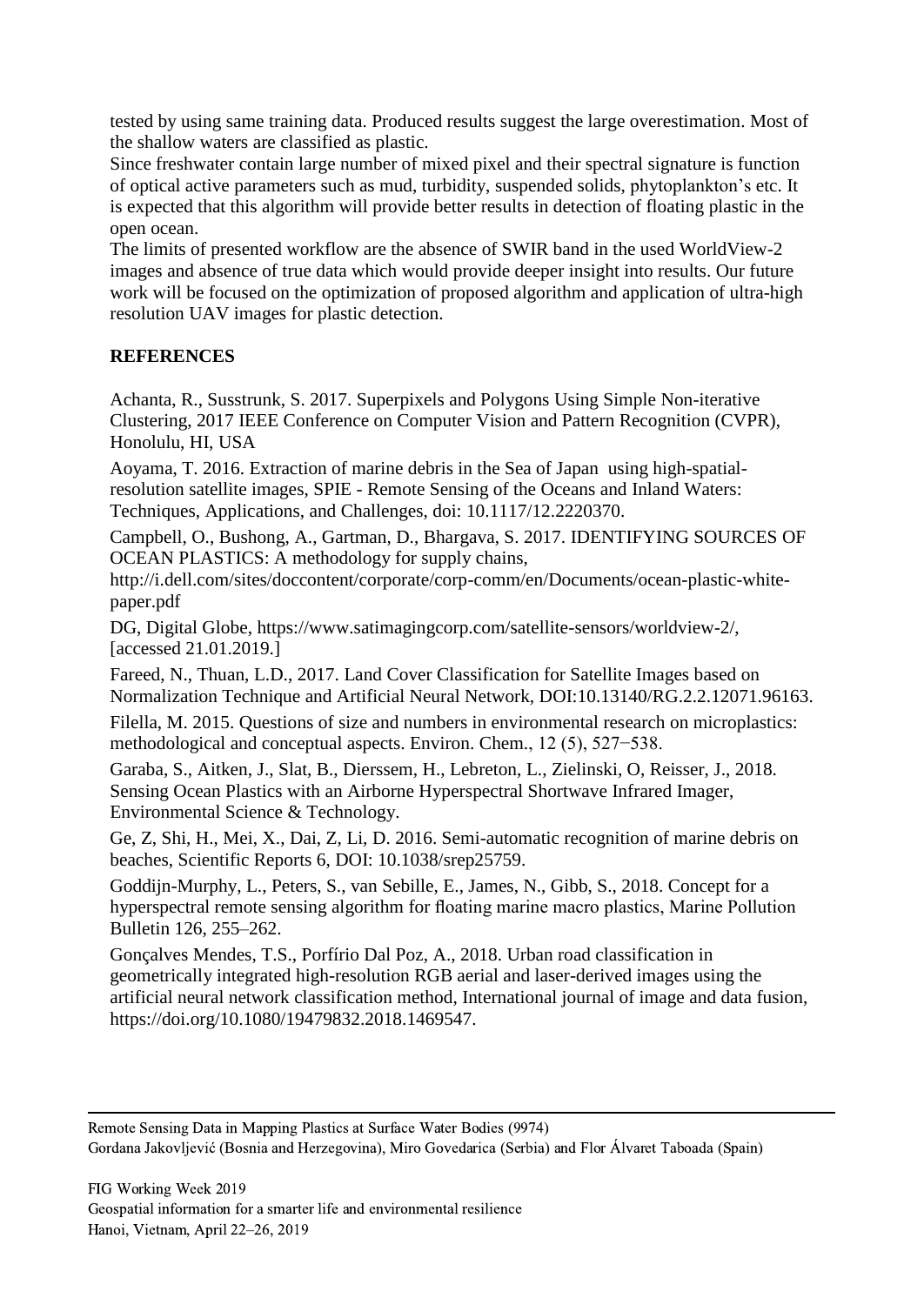Gordon, H. R., Brown, O. B., & Jacobs, M. M. 1975. Computed Relationships Between the Inherent and Apparent Optical Properties of a Flat Homogeneous Ocean. Applied Optics, 14(2), 417. doi:10.1364/ao.14.000417

Kataoka, T., Clarke Murray, C., Isobe, A. 2018. Quantification of marine macro-debris abundance around Vancouver Island, Canada, based on archived aerial photographs processed by projective transformation, Marine Pollution Bulletin 132, 44–51.

Kooi, M.; Reisser, J.; Slat, B.; Ferrari, F. F.; Schmid, M. S.; Cunsolo, S.; Brambini, R.; Noble, K.; Sirks, L.-A.; Linders, T. E. W.; Schoeneich-Argent, R. I.; Koelmans, A. A. 2016. The effect of particle properties on the depth profile of buoyant plastics in the ocean. Sci. Rep., 6, 33882.

Masoumi, H., Safavi, S.M., Khani, Z., 2012. Identification and classification of plastic resins using near infrared reflectance spectroscopy. Int. J. Mech. Ind. Eng. 6, 213–220

McFeeters, S. 1996. The Use of the Normalized Difference Water Index (NDWI) in the Delineation of Open Water Features. International Journal Remote Sensing 17 (7): 1425– 1432. doi:10.1080/ 01431169608948714.

Moy, K., Neilson, B., Chung, A., Meadows, A., Castrence, M., Ambagis, S., Davidson, K. 2018. Mapping coastal marine debris using aerial imagery and spatial analysis, Marine Pollution Bulletin 132, 52-59.

Swain, P. H., and S. M. Davis. 1978. Remote Sensing: The Quantitative Approach. New York: McGraw-Hill.

Tetteh, G., and M. Schonert. 2015. Automatic Generation of Water Masks from RapidEye Images. Journal of Geoscience and Environment Protection 3: 17–23. doi:10.4236/gep.2015.310003.

UNEPa, United Nations Environment Program, http://web.unep.org/unepmap/un-declareswar-ocean-plastic, (accessed 20.01.2019.)

United Nations Environment Program, The state of plastic,

https://wedocs.unep.org/bitstream/handle/20.500.11822/25513/state\_plastics\_WED.pdf?isAll owed=y&sequence=1, (accessed 20.01.2019.)

Wardlow, B. D., Egbert, S. L., & Kastens, J. H. 2007. Analysis of time-series MODIS 250 m vegetation index data for crop classification in the US Central Great Plains. Remote Sensing of Environment, 108(3), 290–310.

Yang, X., and L. Chen. 2017. Evaluation of Automated Urban Surface Water Extraction from Sentinel-2A Imagery Using Different Water Indices. Journal Applications Remote Sensing 11 (2). doi:10.1117/1.JRS.11.026016.

### **BIOGRAPHICAL NOTES**

Gordana Jakoviljević is PhD student on University of Novi Sad and she is emploied at Faculty of Architecture, Civil Engineering and Geodesy in Banja Luka as teaching assisstant in the fileds of cartography and remote sensing. Her practical and theoretical research deals with the application of remote sensing technology in field of environment protect especially in water management. She published several papers in journals and scientific conferences proceedings